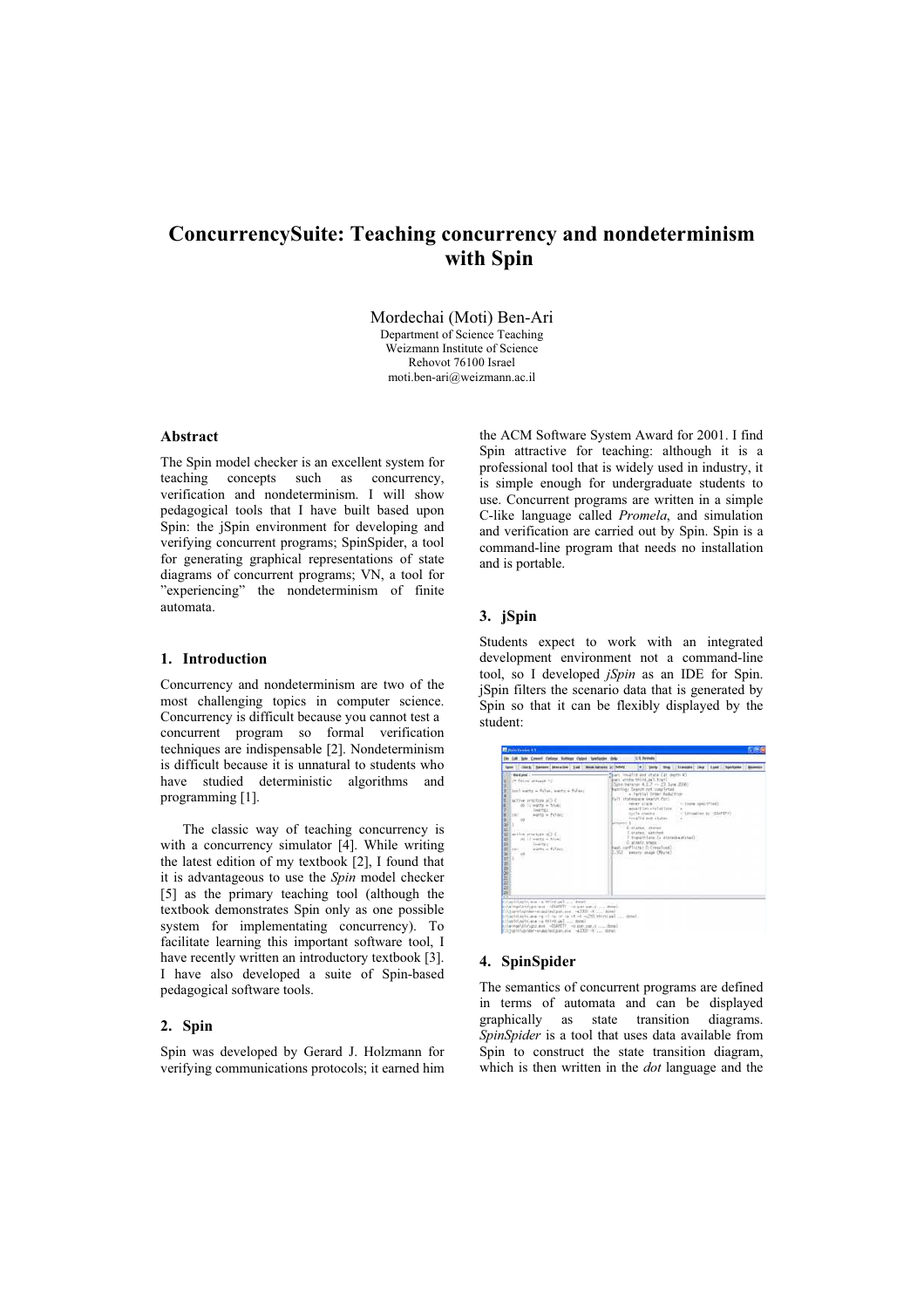dot program of GraphViz is called to layout the graph.

Here is the diagram generated *automatically* by SpinSpider for the "third attempt" to solve the critical section problem [2, Section 3.7]; the potential for deadlock is instantly apparent in the state near the bottom of the diagram, and the reason for the deadlock is easy to explain using the visualization:



#### **5. VN: Visualization of Nondeterminism**

Nondeterminism appears in several contexts such as nondeterministic finite automata (NDFA) and nondeterministic algorithms. Students find it difficult to understand the definition of acceptance of a string by an NDFA-the string is accepted iff there *exists* an accepting computation; this mathematical definition is at odds with the intuition of a machine that searches for a solution, for example, by backtracking.

The specification of VN was worked out in collaboration with Michal Armoni. VN is a software tool that leverages the nondeterministic execution of a Promela program by Spin and the graph layout capabilities of GraphViz to enable the student "experience" the nondeterminism of an NDFA. VN can run in three modes: (1) random resolution of nondeterminism to emphasize that the result of a single computation of an NDFA is<br>arbitrary; (2) interactive resolution of interactive resolution of nondeterminism which demonstrates that a "magic coin" can guide the NDFA to an accepting computation; (3) verification mode to find an accepting computation if one exists, accepting computation if one exists, demonstrating that an accepting computation can be found by an exhaustive deterministic search. VN can also find all accepting computations of all inputs of a given length, and for deterministic automata, it can compute the partition of the input strings accepted at each node.

The input to VN is the description of an NDFA created by JFLAP and a string entered by the user. VN generates a Promela program which is then executed by Spin in one of the above modes. A *dot* file is generated and the dot program of GraphViz is called to layout the graph.

Here is the visualization of an accepting computation of an NDFA, where the path within the NDFA is shown in bold in the left pane, while the full path (including repetitions) is shown in the right pane:



#### **6. Resources**

The software tools I developed can be downloaded from: